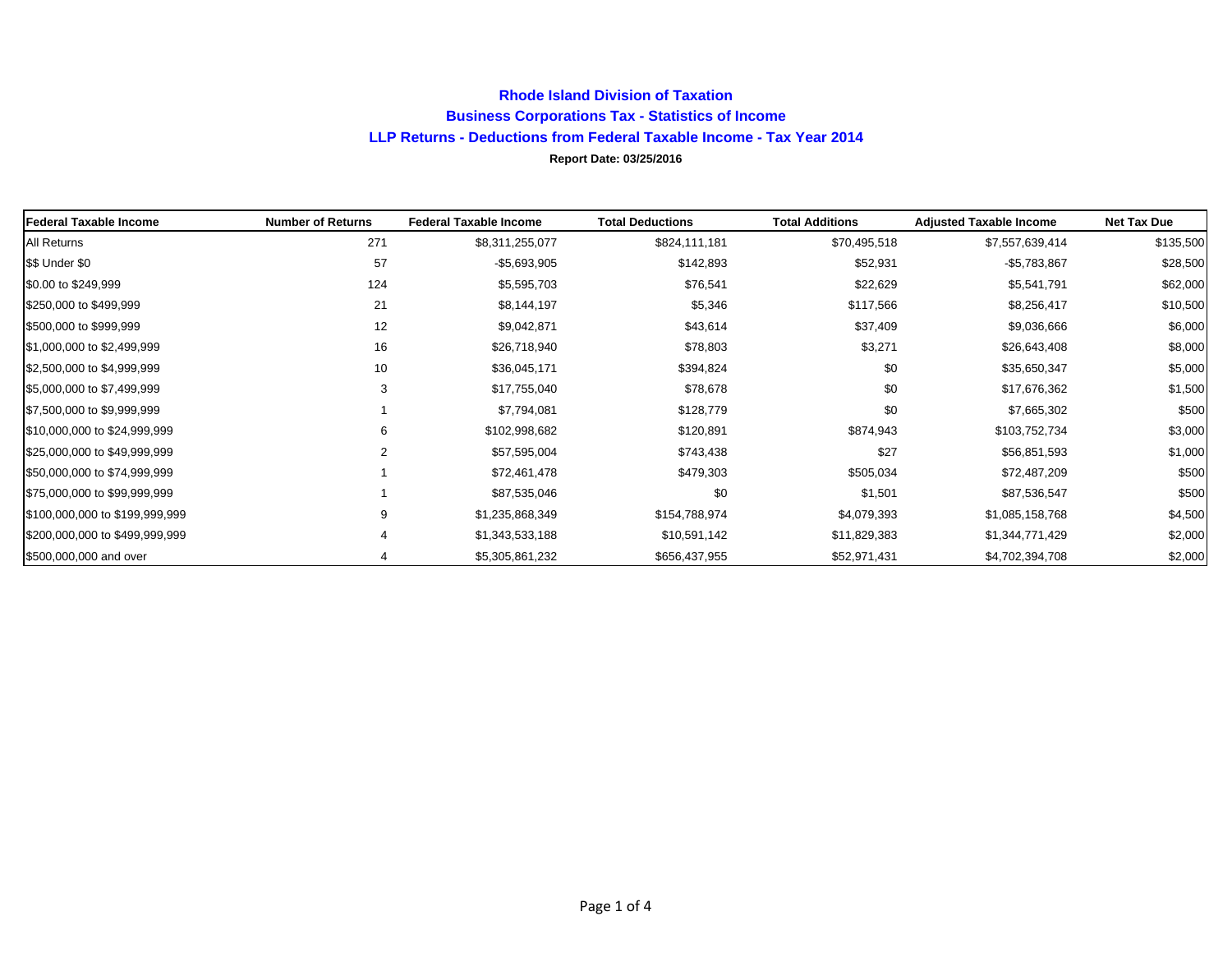## **Rhode Island Division of Taxation Business Corporations Tax - Statistics of Income LLP Returns - Deductions from Federal Taxable Income - Tax Year 2014 Report Date: 03/25/2016**

|                                | Number of      | <b>Exempt Dividends and Interest</b> |               | <b>Bonus Depreciation and Sec 179</b> |               |
|--------------------------------|----------------|--------------------------------------|---------------|---------------------------------------|---------------|
| <b>Federal Taxable Income</b>  | <b>Returns</b> | Count                                | Amount        | Count                                 | Amount        |
| All Returns                    | 271            | 4                                    | \$698,734,600 | 68                                    | \$125,376,581 |
| \$\$ Under \$0                 | 57             | $\Omega$                             | \$0           | 9                                     | \$142,893     |
| \$0.00 to \$249,999            | 124            | $\Omega$                             | \$0           | 17                                    | \$76,541      |
| \$250,000 to \$499,999         | 21             | $\Omega$                             | \$0           | 6                                     | \$5,346       |
| \$500,000 to \$999,999         | 12             | $\Omega$                             | \$0           | 6                                     | \$43,614      |
| \$1,000,000 to \$2,499,999     | 16             | 0                                    | \$0           | 8                                     | \$78,803      |
| \$2,500,000 to \$4,999,999     | 10             | 0                                    | \$0           | 7                                     | \$394,824     |
| \$5,000,000 to \$7,499,999     | 3              | $\Omega$                             | \$0           | 3                                     | \$78,678      |
| \$7,500,000 to \$9,999,999     |                | $\Omega$                             | \$0           |                                       | \$128,779     |
| \$10,000,000 to \$24,999,999   | 6              |                                      | \$163         |                                       | \$120,728     |
| \$25,000,000 to \$49,999,999   | 2              | 0                                    | \$0           | 2                                     | \$743,438     |
| \$50,000,000 to \$74,999,999   |                | 0                                    | \$0           |                                       | \$479,303     |
| \$75,000,000 to \$99,999,999   |                | $\Omega$                             | \$0           | 0                                     | \$0           |
| \$100,000,000 to \$199,999,999 | 9              |                                      | \$154,260,984 | 2                                     | \$527,990     |
| \$200,000,000 to \$499,999,999 | 4              |                                      | \$6,859,946   | 2                                     | \$3,731,196   |
| \$500,000,000 and over         | 4              |                                      | \$537,613,507 | 3                                     | \$118,824,448 |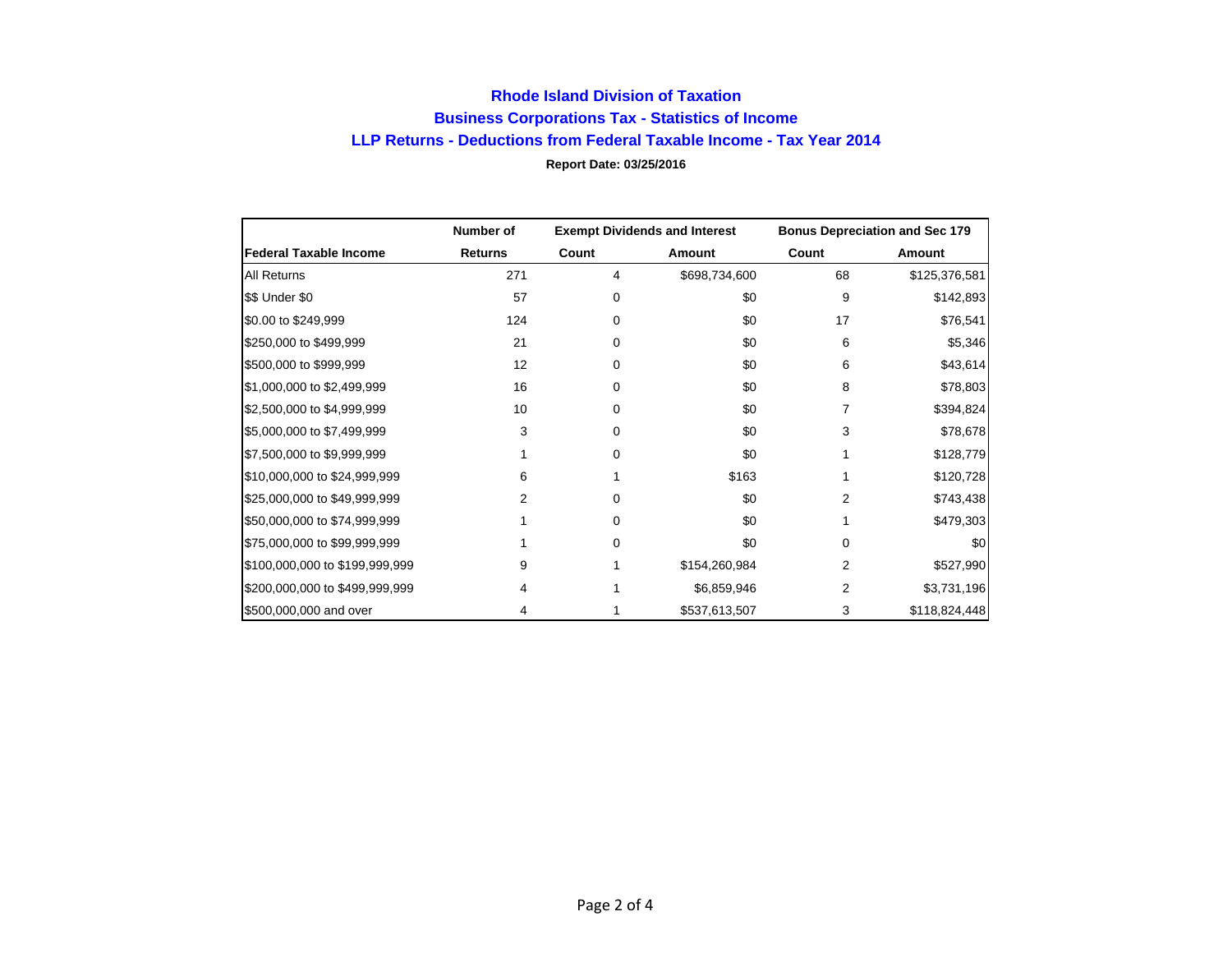## **Rhode Island Division of Taxation Business Corporations Tax - Statistics of Income LLP Returns - Deductions from Federal Taxable Income - Tax Year 2014 Report Date: 03/25/2016**

|                                | Number of      | <b>Interest Income</b> |             | <b>Bonus Depreciation and Sec 179</b> |              |
|--------------------------------|----------------|------------------------|-------------|---------------------------------------|--------------|
| <b>Federal Taxable Income</b>  | <b>Returns</b> | Count                  | Amount      | Count                                 | Amount       |
| All Returns                    | 271            | $\overline{7}$         | \$1,681,540 | 25                                    | \$68,813,978 |
| \$\$ Under \$0                 | 57             | $\Omega$               | \$0         | 4                                     | \$52,931     |
| \$0.00 to \$249,999            | 124            | 3                      | \$9,757     | 6                                     | \$12,872     |
| \$250,000 to \$499,999         | 21             |                        | \$117,566   | 0                                     | \$0          |
| \$500,000 to \$999,999         | 12             | $\Omega$               | \$0         | 2                                     | \$37,409     |
| \$1,000,000 to \$2,499,999     | 16             | $\Omega$               | \$0         |                                       | \$3,271      |
| \$2,500,000 to \$4,999,999     | 10             | 0                      | \$0         | 0                                     | \$0          |
| \$5,000,000 to \$7,499,999     | 3              | 0                      | \$0         | 0                                     | \$0          |
| \$7,500,000 to \$9,999,999     |                | $\Omega$               | \$0         | 0                                     | \$0          |
| \$10,000,000 to \$24,999,999   | 6              |                        | \$17,220    | 3                                     | \$857,723    |
| \$25,000,000 to \$49,999,999   | 2              | $\Omega$               | \$0         |                                       | \$27         |
| \$50,000,000 to \$74,999,999   |                | $\Omega$               | \$0         |                                       | \$505,034    |
| \$75,000,000 to \$99,999,999   |                | 0                      | \$0         |                                       | \$1,501      |
| \$100,000,000 to \$199,999,999 | 9              | 0                      | \$0         | 4                                     | \$4,079,393  |
| \$200,000,000 to \$499,999,999 | 4              |                        | \$643,166   |                                       | \$11,186,217 |
| \$500,000,000 and over         | 4              |                        | \$893,831   |                                       | \$52,077,600 |